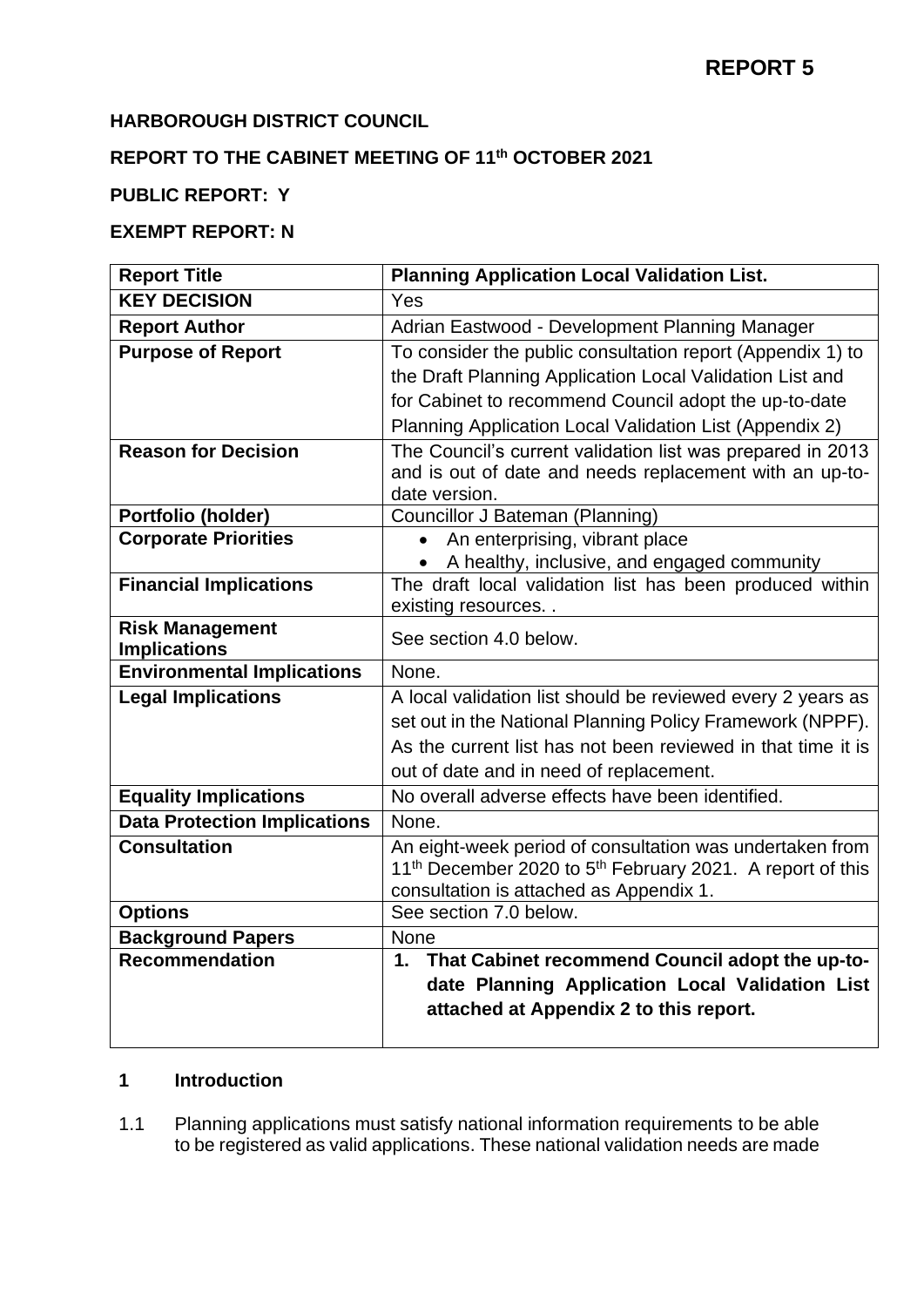up of plans and drawings, site ownership certificate and sometimes a Design and Access Statement.

- 1.2 A local planning authority may supplement this and request more supporting information with a planning application. To do that, any requirements should be specified on an Planning Application Local Validation List which is not less than 2 years old. This local list may be prepared by a local planning authority to clarify what information is usually required for applications of a particular type, scale or location.
- 1.3 As the current validation list was prepared in 2013, it is out of date. It also refers to old core strategy policies and previous versions of the National Planning Policy Framework (NPPF). It is therefore in need to updating and a new Planning Application Local Validation List adopting.

## **2 Key Facts**

2.1 A Planning Application Local Validation List is effectively a checklist to help and potentially speed up the submission and validation of planning applications. It is does not create planning policy or guidance.

### **3 Summary**

- 3.1 This proposed updated Planning Application Local Validation List satisfies national planning policy and guidance by replacing an out-of-date list. When adopted it will improve customer service by giving up to date validation information to help the submission of planning applications.
- 3.2 Planning applications often raise local interest. Their consideration through Development Management and sometimes the Council's Planning Committee contribute significantly to business of the local authority. A new local validation list will help the planning application process, especially at planning application submission stage. In turn this contributes to Council priorities including a safe, enterprising and vibrant place, and a healthy and prosperous future.

## **4 Risk Management Implications**

- 4.1 The national validation requirements give less detail than a local list may require. Not having such an up-to-date local list lessens the ability to require information that could help inform a planning application decision and reduces customer service by not having such a checklist.
- 4.2 Public consultation has been carried out concerning the updated Planning Applications Local Validation List and the responses made are reported at Appendix 2. Where appropriate the local validation list has been amended in light of these consultation responses. The amendments made are is set out at Appendix 1.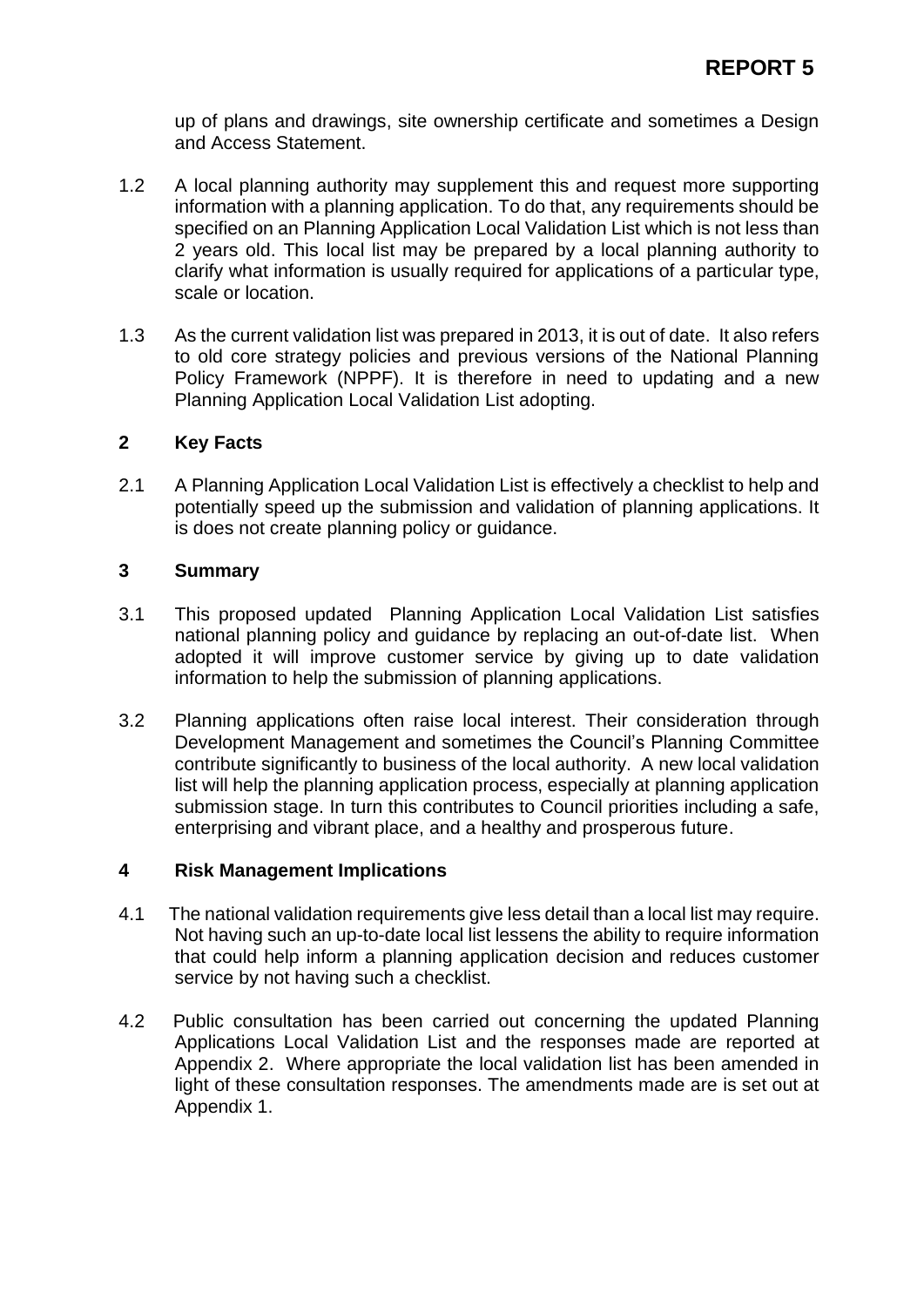## **5 Legal Issues**

5.1 The National Planning Policy Framework (NPPF) and Planning Practice Guidance set out policy and guidance on the planning application local validation lists, including that they should be no less than two years old: hence the need to update the list relating to the Harborough District.

### **6 Equality Implications**

6.1 An Equality Impact Assessment has been completed. No adverse effects were identified.

### 7 **Options**

- 7.1 To not adopt a new Planning Application Local Validation List and rely on national requirements. These requirements are limited as set out at 1.1 above and therefore this is not a recommended course of action.
- 7.2 To adopt this up-to-date planning application validation list set out at Appendix 2. This will provide information in form of a check list and will enable better customer service and planning application submissions to be made. This is the recommended option in this report.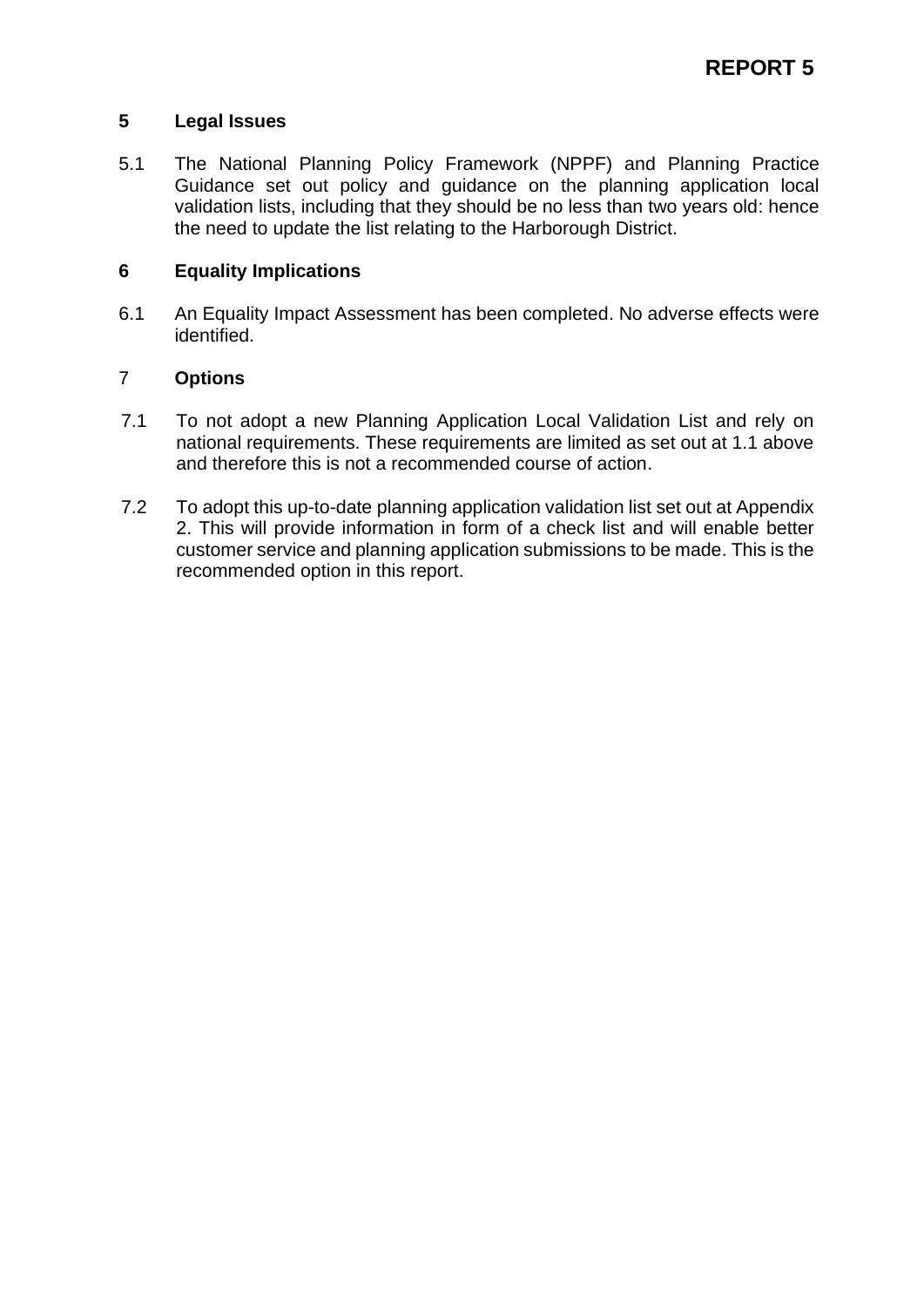### **Appendix 1 Report of public consultation Development Management Local Validation List**

| Question number &<br>topic                       | Comment by               | Comment                                                                                                                                                                                                                                                                                                                                                                                                                                                                                                                 | Action                                                                                                         |
|--------------------------------------------------|--------------------------|-------------------------------------------------------------------------------------------------------------------------------------------------------------------------------------------------------------------------------------------------------------------------------------------------------------------------------------------------------------------------------------------------------------------------------------------------------------------------------------------------------------------------|----------------------------------------------------------------------------------------------------------------|
| 1. National<br>Validation<br><b>Requirements</b> | Mr Major                 | There is no facility/requirement to take into account the cumulative effect of all the<br>previous or current planning applications on the locality. Each application is assessed<br>on its own merits.<br>This is a fundamental weakness of the procedure/process.                                                                                                                                                                                                                                                     | Noted.<br>The<br>national<br>requirements are a<br><b>HDC</b><br>baseline<br>cannot alter.                     |
|                                                  | HDC planning<br>officer  | <b>National Requirements</b><br>Design and Access Statement - remove additional space between "conservation" and<br>"area"; use capital letters for Conservation and Area; add in ONLY so it reads "where<br>the proposed development only consists of"; consider making the last two bullet points<br>a different marker, otherwise a quick glance looks like you need a D & A for all four of<br>the bullet points whereas in fact it's only for two circumstances: major, and CA where<br>it meets only two criteria | Corrections<br>made<br>validation<br>list<br>to<br>document<br>at<br>Appendix 2.                               |
|                                                  | <b>Boyer</b><br>Planning | Q1 - National Validation Requirements<br>We support the Councils decision to reiterate the National Validation<br>2.1<br>Requirements in the validation list.<br>2.2 In this section of the requirements, it would be helpful to users if the website link<br>for planning portal directly signposts users to the relevant page of what is required.                                                                                                                                                                    | Link<br>to<br>national<br>requirements<br>included<br>to<br>validation<br>list<br>document<br>at<br>Appendix 2 |
| Householder<br>2.<br>requirements                | Mr Major                 | There is no facility/requirement to consider the cumulative effect of all the previous or<br>current planning applications on the locality. Each application is assessed on its own<br>merits.<br>This is a fundamental weakness of the procedure/process.                                                                                                                                                                                                                                                              | Noted.<br><b>The</b><br>national<br>requirements are a<br><b>HDC</b><br>baseline<br>cannot alter.              |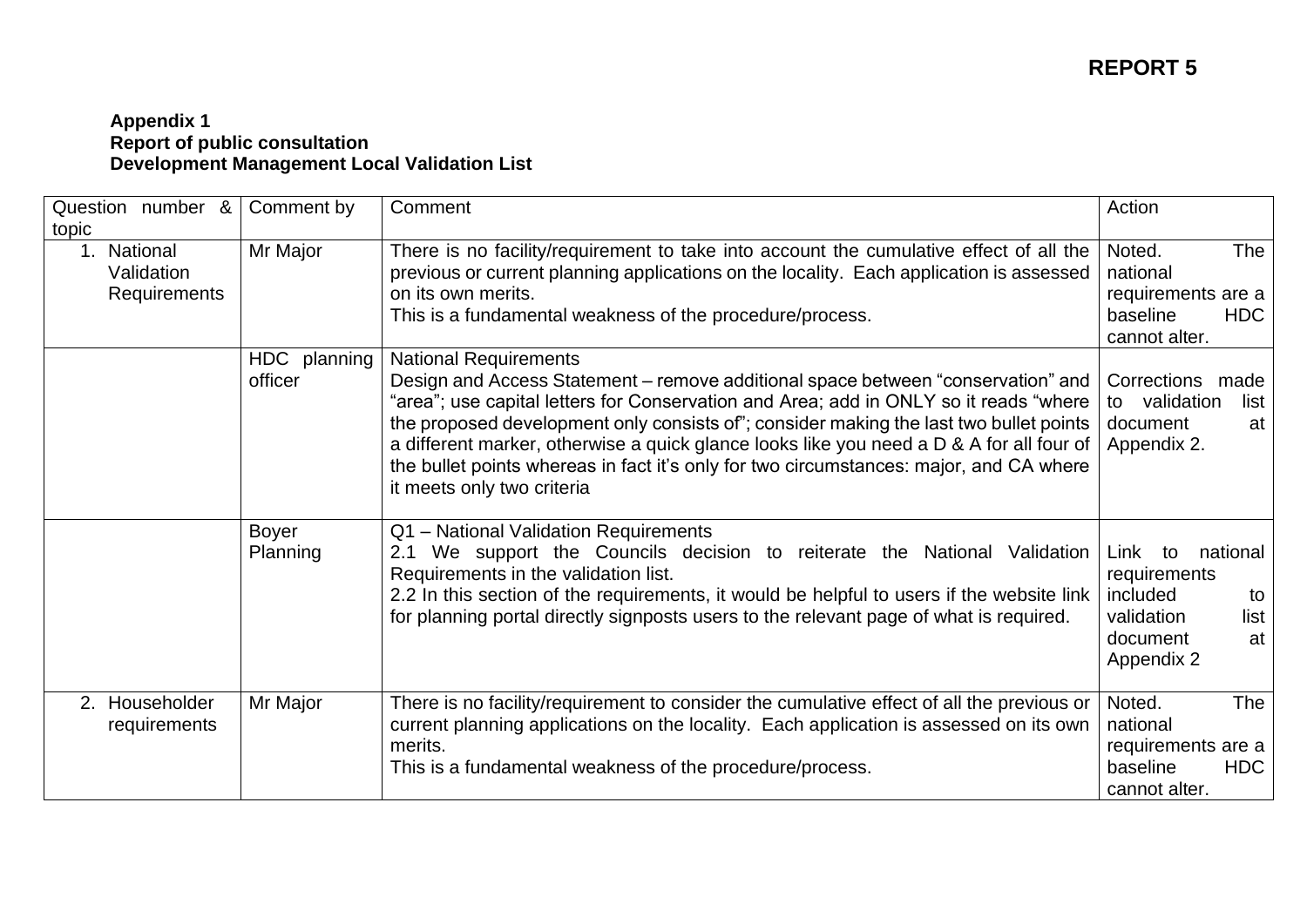|                                          | Scraptoft<br><b>Parish Council</b> | Submitted plans must be drawn to scale with sketch plans not being excepted.<br>All trees needing to be removed should be marked on plans with reasons given as to<br>why they need to be removed.                                                                                                                                                                                                                                                                                                                                                                                                                                                                                                                                   | Scale plans<br>are<br>requested.<br>An<br>addition has been<br>made that sketch<br>plans are not a<br>substitute for scale<br>plans.                                                                        |
|------------------------------------------|------------------------------------|--------------------------------------------------------------------------------------------------------------------------------------------------------------------------------------------------------------------------------------------------------------------------------------------------------------------------------------------------------------------------------------------------------------------------------------------------------------------------------------------------------------------------------------------------------------------------------------------------------------------------------------------------------------------------------------------------------------------------------------|-------------------------------------------------------------------------------------------------------------------------------------------------------------------------------------------------------------|
| 3<br>All<br>applications<br>requirements | Severn<br>Trent<br>Water           | We recommend that in accordance with the Drainage Hierarchy and SuDS guidance<br>that drainage is considered early within the planning process, key elements that<br>should be detailed are:<br>Identification of a sustainable surface water outfall in accordance with the<br>Drainage Hierarchy (PPG Paragraph 80).<br>Where infiltration drainage is provided, suitable infiltration test results (BRE365)<br>or equivalent) where testing has not be carried out an alternative connection<br>point should be identified the ensure continuity of design subject to later<br>infiltration test results.<br>Where a connection to the sewers is proposed evidence that consultation with<br>the sewerage undertaker is provided. | Section 7 on all<br>proposals requests  <br>SUDS details with<br>all<br>major<br><b>This</b><br>proposals.<br>section has been<br>added to in the light<br>of these responses<br>from Severn Tent<br>Water. |
|                                          | William<br>Davis<br>Ltd            | Finished Floor Levels for all full/reserved matters submissions - It is suggested that<br>this is an unnecessary requirement which places a burden on submissions. As layouts,<br>when submitted, are subject to consultation and further amendment finished floor<br>levels are subject to change along with this. Adjusting finished floor levels along with<br>the site layout slows the application process down and creates unnecessary abortive<br>costs. WDL suggests finished floor levels should be sought once the application is<br>validated, and the layout considered fixed by all parties. Or, in all other instances,<br>applied via a Condition of consent                                                          | The Validation list<br>has been amended<br>to require levels<br>where ground level<br>proposed<br>is<br>to<br>change.                                                                                       |
|                                          | <b>Boyer</b><br>Planning           | Plans and drawings for all applications (excluding<br>householder)<br>2.3 We support the requirements set out for this type of planning application.                                                                                                                                                                                                                                                                                                                                                                                                                                                                                                                                                                                 | Noted.                                                                                                                                                                                                      |
| 4 Specific application<br>types          | Scraptoft<br><b>Parish Council</b> | All work to listed buildings should be inspected by a planning, or conservation officer.<br>Where fixtures and fittings are to be removed and replaced a brief description of the<br>type of replacement should be given.                                                                                                                                                                                                                                                                                                                                                                                                                                                                                                            | This inspection is<br>the current practice<br>of HDC but does                                                                                                                                               |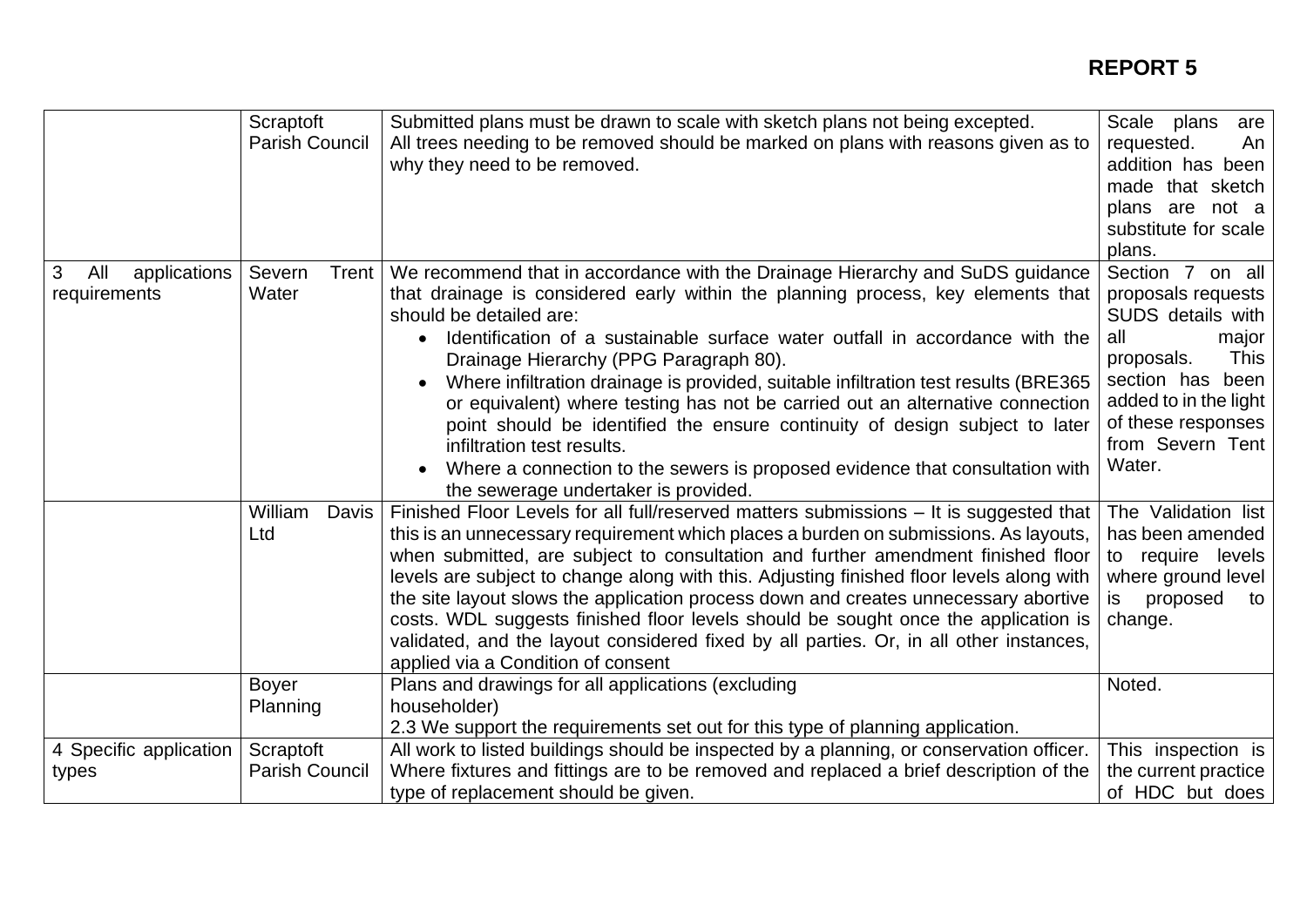|                                  |                                   |                                                                                                                                                                                                                                                                                                                                                         | not need<br>to<br>be<br>specified<br>for<br><b>of</b><br>the<br>purpose<br>validation<br>list:<br>therefore<br>no<br>change to the list is                                                                                                                                                      |
|----------------------------------|-----------------------------------|---------------------------------------------------------------------------------------------------------------------------------------------------------------------------------------------------------------------------------------------------------------------------------------------------------------------------------------------------------|-------------------------------------------------------------------------------------------------------------------------------------------------------------------------------------------------------------------------------------------------------------------------------------------------|
|                                  | Lubenham<br><b>Parish Council</b> | Class Q applicants should be required to prove agricultural use on the relevant date.                                                                                                                                                                                                                                                                   | proposed.<br><b>Class</b><br>Q<br>notification<br>procedures<br>pose<br>this question at<br>application stage.<br>A burden of proof is<br>not required and<br>would be onerous<br>to impose.<br>The<br>responsibility<br>for<br>making<br>accurate<br>submission<br>lies<br>with the applicant. |
|                                  | HDC planning<br>officer           | <b>Local Requirements</b><br>Adverts – need scale for the plans and elevations? We need to know colour and<br>material of all signs, not just when they're illuminated<br>LBC – the 'demolition of a listed building' bit doesn't need a bullet point                                                                                                   | The Validation list<br>has been amended<br>to pick this up.                                                                                                                                                                                                                                     |
|                                  | <b>Boyer</b><br>Planning          | Q4. Local Validation requirements - Information for specific application types<br>2.4 We consider the requirements set out in this section to be clear and sufficient.                                                                                                                                                                                  | Noted.                                                                                                                                                                                                                                                                                          |
| Residential<br>5<br>developments | Anglian Water<br>Ltd.             | Policy H5 of the adopted Local Plan requires residential development to be designed<br>to meet the higher water efficiency standard of 110 litres/per person/per day).<br>However, there is no reference made to information provided as part of planning<br>applications for residential developments to demonstrate this requirement has been<br>met. | The Validation list<br>has been amended<br>to pick this up                                                                                                                                                                                                                                      |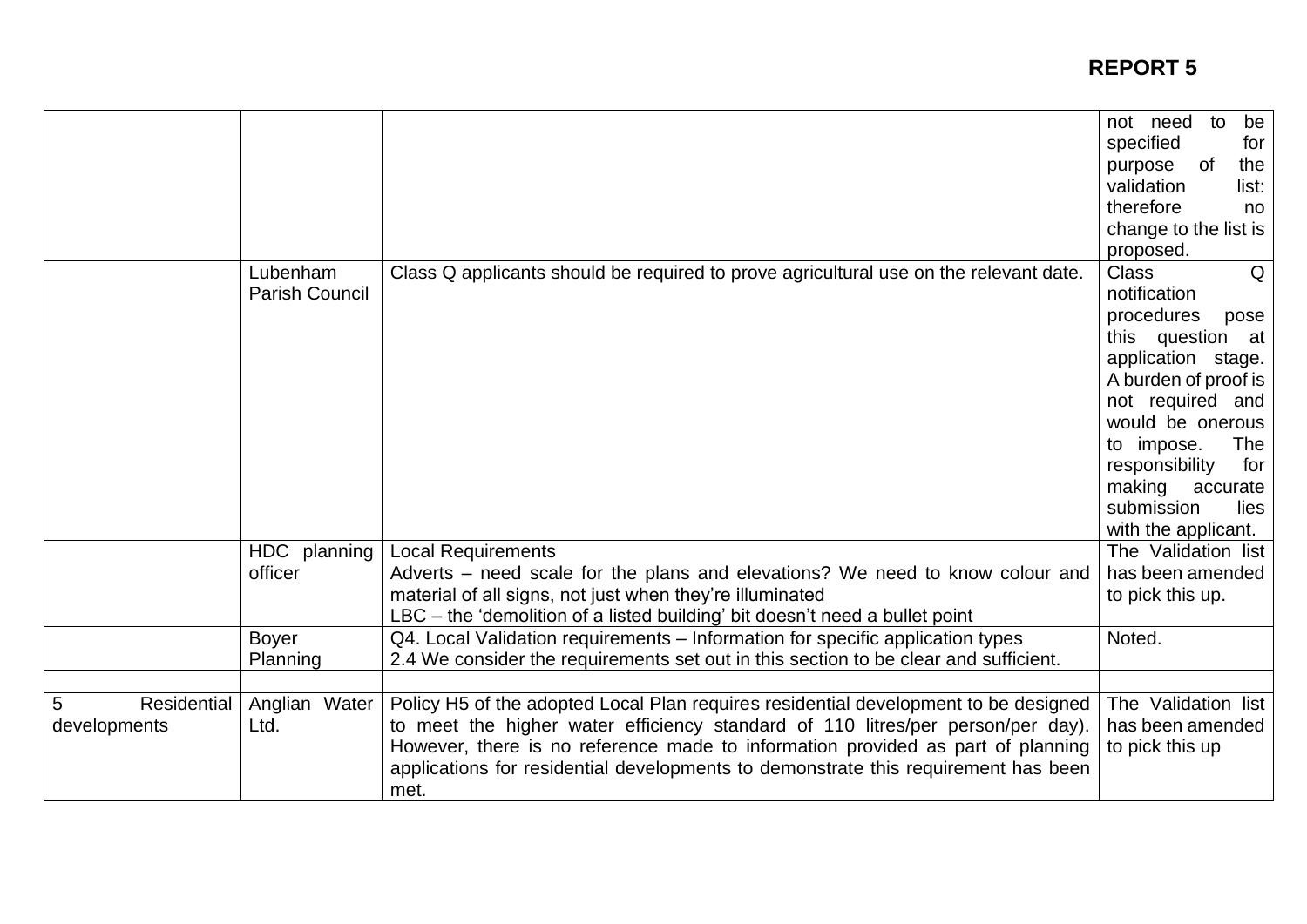|                               | William<br>Davis<br>Ltd.   | Affordable Housing Statement - In reality the affordable housing locations are set out<br>within the submitted plans of any given application; with the tenure to be determined<br>through the decision-making process and via consultation with a Registered Provider.<br>In addition, NPPF para 44 is unambiguous in stating validation requirements should<br>be kept to the minimum. Therefore, WDL suggests there is no lawful reason an<br>Affordable Housing Statement should be considered a validation requirement. | However,<br>Noted.<br>Affordable<br>an<br><b>Housing Statement</b><br>is a reasonable<br>requirement<br>to<br>in<br>request<br>a<br>Planning<br>Application<br>Validation List. |
|-------------------------------|----------------------------|------------------------------------------------------------------------------------------------------------------------------------------------------------------------------------------------------------------------------------------------------------------------------------------------------------------------------------------------------------------------------------------------------------------------------------------------------------------------------------------------------------------------------|---------------------------------------------------------------------------------------------------------------------------------------------------------------------------------|
|                               | <b>Boyer</b><br>Planning   | We generally support this section.                                                                                                                                                                                                                                                                                                                                                                                                                                                                                           | Noted.                                                                                                                                                                          |
|                               | <b>Boyer</b><br>Planning   | Q5. Validation Requirements - Residential Developments<br>2.5 We support the requirements set out in this section; however we feel this section<br>would particularly benefit from an additional column to show 'further guidance' that<br>would signpost users to refer to relevant local policies i.e. Local Plan Policy Objective<br>1 and Policy H2 Affordable housing, which sets out the affordable housing<br>requirements across the District.                                                                       | Noted.<br><b>These</b><br>references<br>have<br>been added to the<br>fourth column of<br>the validation list.                                                                   |
| 6<br>Heritage<br>applications | HDC planning<br>officer    | Heritage developments – could the Heritage Statement section be a bit clearer? E.g.<br>needed for all new development in a Conservation Area unless it's householder<br>planning application.                                                                                                                                                                                                                                                                                                                                | Noted.<br>Text<br>amended<br>to<br>improve clarity".                                                                                                                            |
|                               | <b>Historic</b><br>England | Historic England welcomes the information set out in Section 6 of the validation list<br>where requirements relating to heritage proposals are set out.                                                                                                                                                                                                                                                                                                                                                                      | Noted.                                                                                                                                                                          |
|                               | <b>Boyer</b><br>Planning   | 2.6 Whilst we agree with the requirement of a heritage statement in support of<br>applications for all listed building consent applications and applications which impact<br>on the setting of listed buildings and all proposals which affect designated heritage<br>assets and their settings, this does need to be proportionate.                                                                                                                                                                                         | Noted.<br>The<br>requirement<br>applies<br>where<br>development<br>setting is affected.<br>See<br>response<br>above* which has<br>amended text for<br>clarity.                  |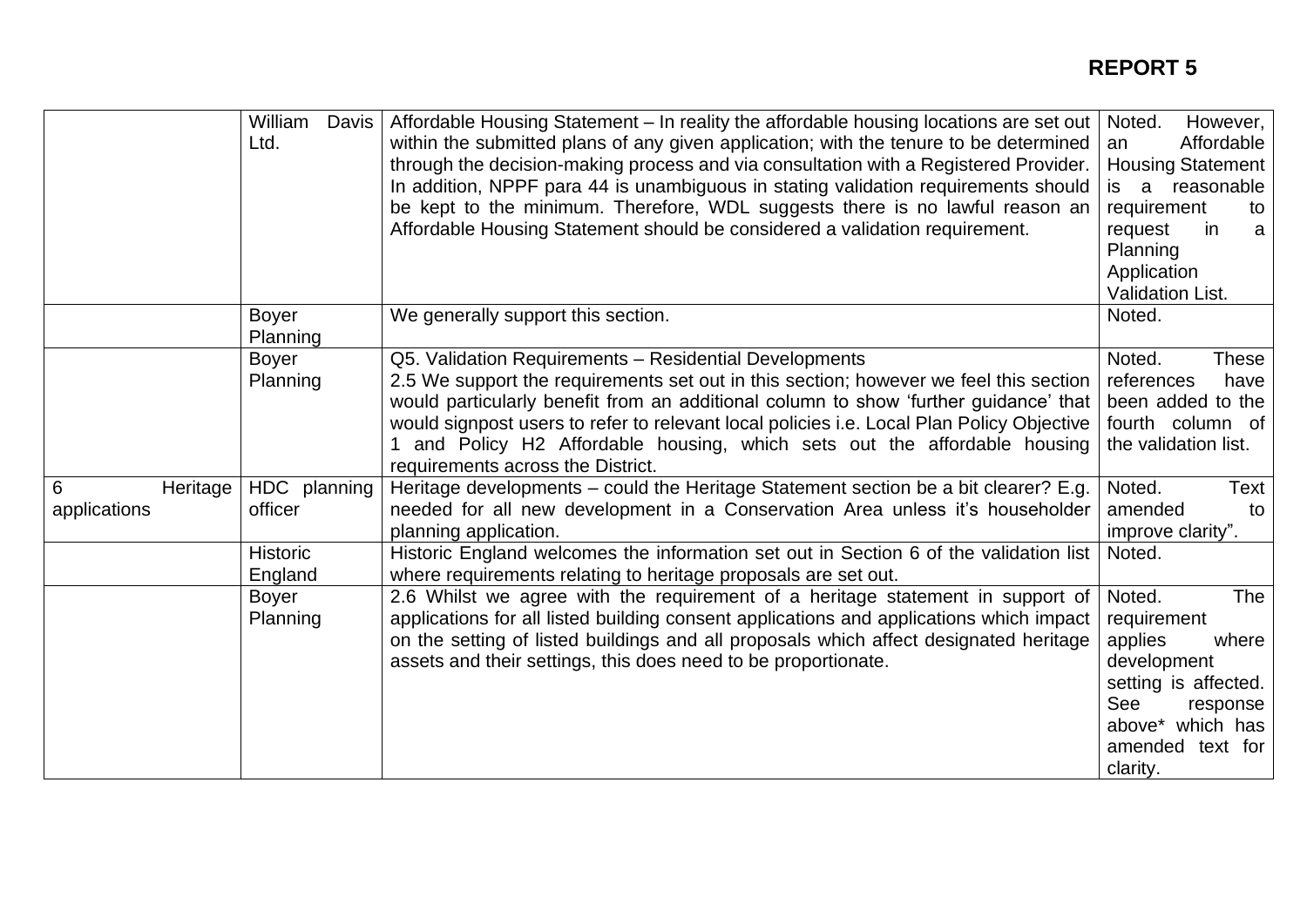# **REPORT 5**

| Supporting<br>information | Sport England       | Para 96/97 NPPF for applications involving the impact on or loss of open space,<br>playing fields, sports and recreation facilities should include an assessment of the loss  <br>or impact having regard to the Harborough Playing Pitch Strategy and Harborough<br><b>Built Sports Facilities Strategy.</b> | Noted and added<br>to Validation List.                      |
|---------------------------|---------------------|---------------------------------------------------------------------------------------------------------------------------------------------------------------------------------------------------------------------------------------------------------------------------------------------------------------|-------------------------------------------------------------|
|                           | Planning<br>officer | Major development to have a Mitigating climate change Local Plan Policy CC1:<br>statement of compliance.                                                                                                                                                                                                      | Noted an added to<br><b>Validation List.</b>                |
|                           | <b>Severn Trent</b> | We would recommend that in accordance with the Drainage Hierarchy and SuDS<br>guidance that drainage is considered early within the planning process, key elements<br>that should be detailed are:                                                                                                            | Noted and added<br>to Validation List.                      |
|                           |                     | Identification of a sustainable surface water outfall in accordance with the Drainage<br>Hierarchy (PPG Paragraph 80).                                                                                                                                                                                        |                                                             |
|                           |                     | Where infiltration drainage is provided, suitable infiltration test results (BRE365 or<br>equivalent) where testing has not been carried out an alternative connection point<br>should be identified the ensure continuity of design subject to later infiltration test<br>results.                           |                                                             |
|                           |                     | Where a connection to the sewers is proposed evidence that consultation with the<br>sewerage undertaker is provided.                                                                                                                                                                                          |                                                             |
|                           | Anglian Water       | The Local Validation Checklist does not refer specifically to foul drainage and the need<br>to demonstrate that adequate foul water treatment and disposal facilities available or<br>can be made available consistent with the requirements of Policy IN4 of the adopted<br>Local Plan.                      | Noted.<br>Validation<br>List<br>edited<br>at<br>Appendix 2. |
|                           |                     | Sustainable Urban Drainage Systems - the term Sustainable Drainage Systems<br>should be used for consistency with national planning policy as the word urban is no<br>longer used.                                                                                                                            | Validation<br>Noted.<br>edited<br>List<br>at<br>Appendix 2. |
|                           |                     | There is also no reference made to the requirements relating to water supply and<br>water-re-use measures as outlined in Policy IN4 in the Validation Checklist.                                                                                                                                              |                                                             |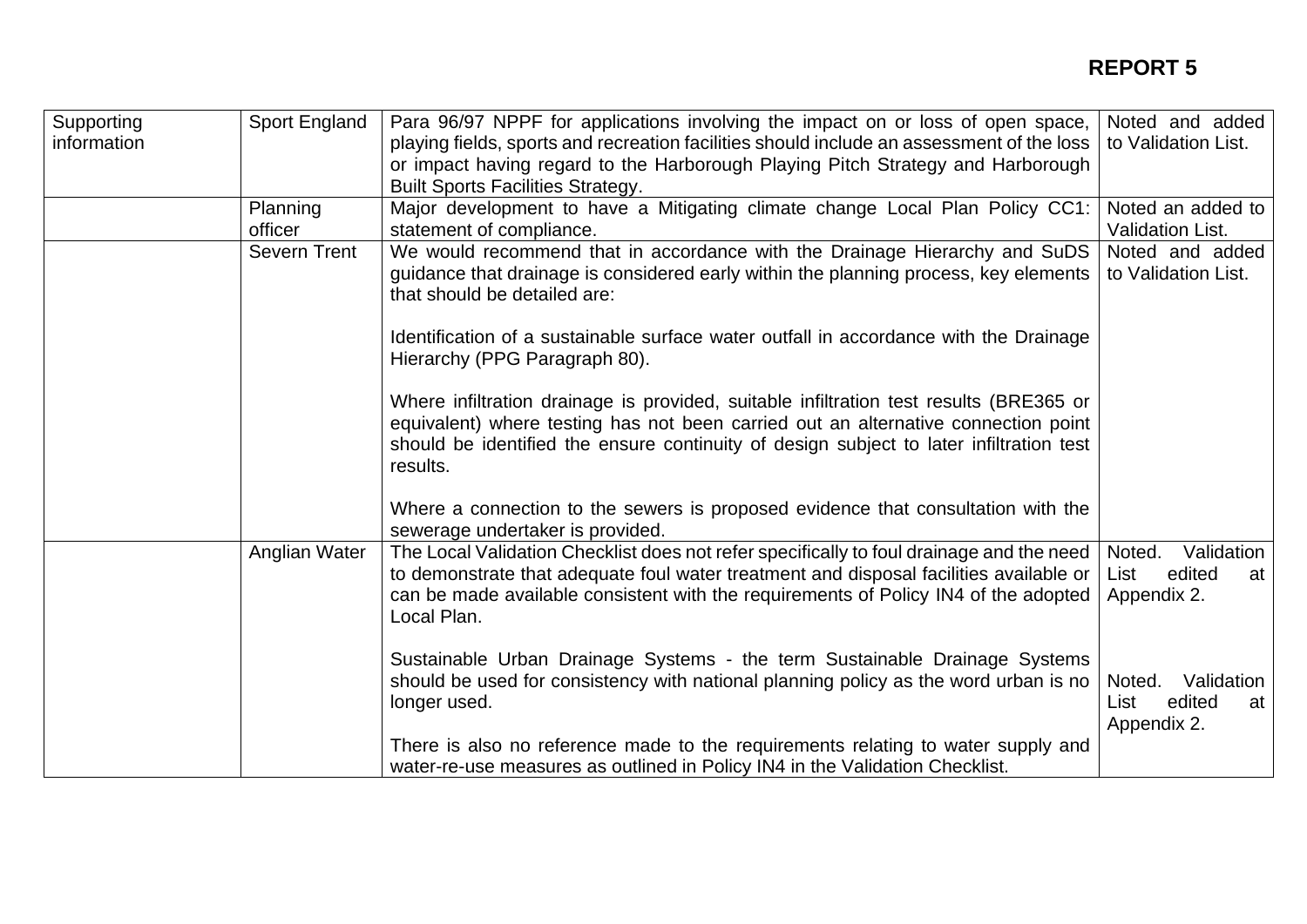|                                   |                                                                                                                                                                                                                                                                                                                                                                                                                                                                                                                                                                                                                                                                                                                                                                                                                                                                                                                                                                                                                                                                                                                                                                                                                                                                                                                                                                                                               | The Validation list<br>has been amended<br>to reflect this.                                                                                                                      |
|-----------------------------------|---------------------------------------------------------------------------------------------------------------------------------------------------------------------------------------------------------------------------------------------------------------------------------------------------------------------------------------------------------------------------------------------------------------------------------------------------------------------------------------------------------------------------------------------------------------------------------------------------------------------------------------------------------------------------------------------------------------------------------------------------------------------------------------------------------------------------------------------------------------------------------------------------------------------------------------------------------------------------------------------------------------------------------------------------------------------------------------------------------------------------------------------------------------------------------------------------------------------------------------------------------------------------------------------------------------------------------------------------------------------------------------------------------------|----------------------------------------------------------------------------------------------------------------------------------------------------------------------------------|
| Lubenham<br><b>Parish Council</b> | All sites of any size should provide a flood risk assessment if near to a river or local<br>knowledge of flooding is available. Flood maps in our area are out of date and need<br>to be updated to recognise current situation and evidence such as photographs should<br>be accepted as proof of current flooding issues                                                                                                                                                                                                                                                                                                                                                                                                                                                                                                                                                                                                                                                                                                                                                                                                                                                                                                                                                                                                                                                                                    | <b>Government</b><br>Guidance does not<br>require a flood risk<br>assessment in all<br>circumstances.<br>For Clarity this link<br>is now included in<br>the Validation List.     |
| <b>Boyer</b><br>Planning          | We agree with the supporting information required in this section, however there are<br>other fundamental assessments and statements required to support most major<br>applications.                                                                                                                                                                                                                                                                                                                                                                                                                                                                                                                                                                                                                                                                                                                                                                                                                                                                                                                                                                                                                                                                                                                                                                                                                          | Noted.<br><b>The</b><br>validation list is a<br>proportionate local<br>response.                                                                                                 |
| Mr P. Baildon                     | Q7 The Transport statements are at fault for not considering CONCURRENT or<br>CONSECUTIVE permissions, resulting in the CUMULATIVE CONGESTION that Little<br>Bowden sees in traffic at a standstill on Northampton Rd, Springfield Street, Kettering<br>Rd, Gores Lane and Rockingham Rd.<br>Other than a small island then a medium island at Springfield Street, this has never<br>been seriously addressed in the 40 years we have lived in this area and causes blue-<br>light services extreme problems let alone local residents.<br>After the 1980s Ashley Way infill almost to the bypass, 4 separate builders have been<br>given CONSECUTIVE permissions up Clack Hill beginning at Redrow Glebe Road<br>and currently awaiting decisions the Davidsons 600-home Overstone Park estate. All<br>done in separated builder-size chunks, which means the applications only have to<br>satisfy small chunks of traffic flow. In the current 20/0612/REM 2 feeder roads 03 and<br>04 simply tack onto the previous Glebe Road site and the 3rd feeder tacks onto the<br>houses already under construction off the top of Clack Hill. A comment from Highways<br>is "in its present form the road layout is unsuitable for adoption"<br>Off Northampton Road the newest application tacks onto those already existing at<br>Blackberry Way opposite the Leisure Centre. This well exceeds the LCC Highways | The validation list<br>can only require<br>information<br>from<br>planning<br>applications<br>submitted.<br>It<br>cannot link back or<br>forward to past or<br>future proposals. |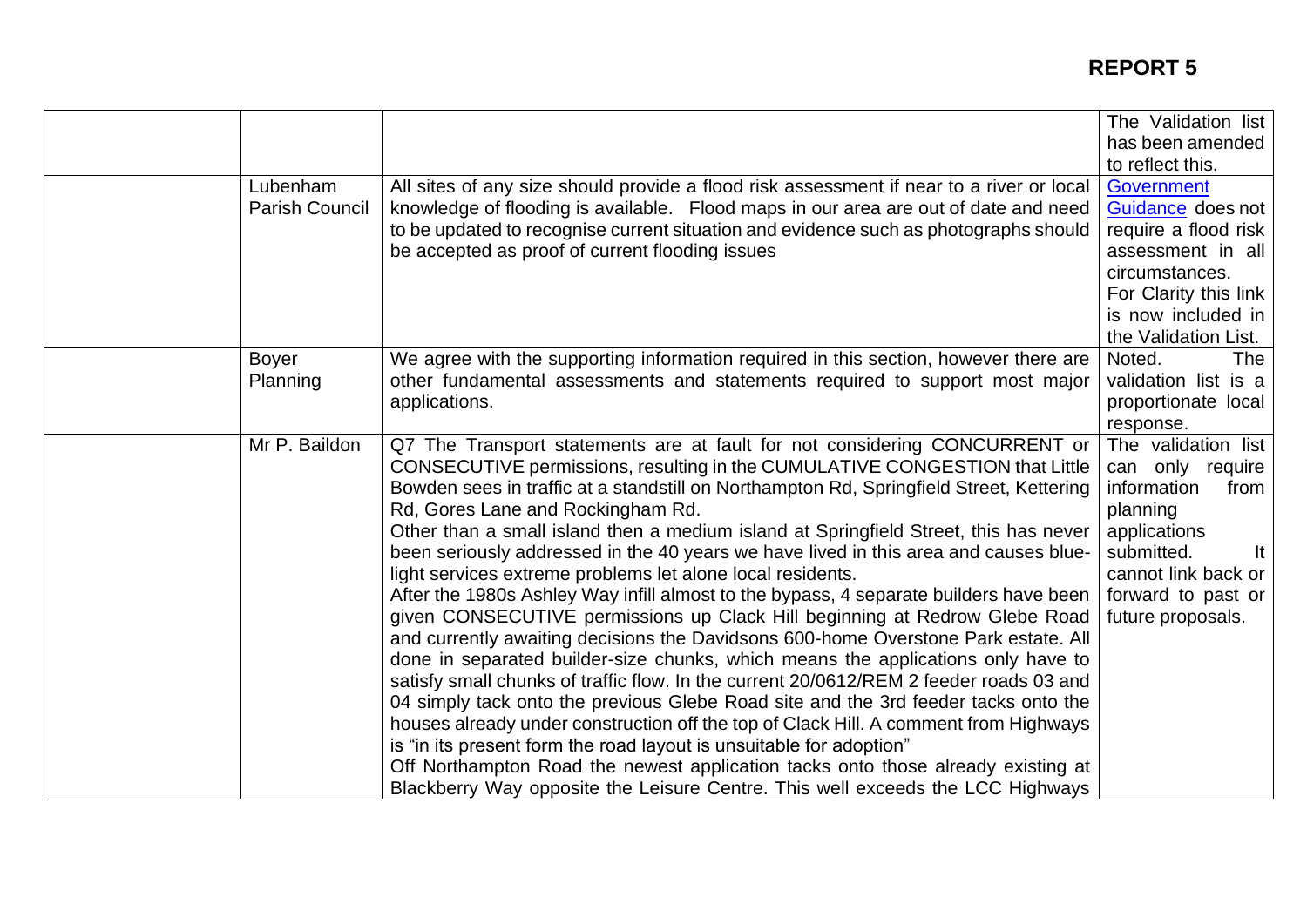|                                     | numbers that can be served "from a single access" therefore should soon be<br>REFUSED. (Little Bowden Society have formally objected)                                                                                                                                                                                                                                                                                                                                                                                                                                                                                                                                                                                                                                                                                                                                                                                                                                                                                                                                                                                                                                                                                                                                                                                                                                                                                                              |                                                                                                                                                                      |
|-------------------------------------|----------------------------------------------------------------------------------------------------------------------------------------------------------------------------------------------------------------------------------------------------------------------------------------------------------------------------------------------------------------------------------------------------------------------------------------------------------------------------------------------------------------------------------------------------------------------------------------------------------------------------------------------------------------------------------------------------------------------------------------------------------------------------------------------------------------------------------------------------------------------------------------------------------------------------------------------------------------------------------------------------------------------------------------------------------------------------------------------------------------------------------------------------------------------------------------------------------------------------------------------------------------------------------------------------------------------------------------------------------------------------------------------------------------------------------------------------|----------------------------------------------------------------------------------------------------------------------------------------------------------------------|
| Leicestershire<br>County<br>Council | <b>Minerals Assessment</b><br>Section 7 sets out a list of supporting information for relevant proposals. This list<br>should include a requirement for a 'Mineral Assessment'. With regard to the application<br>types column, planning applications for non-mineral development within a Mineral<br>Safeguarding Area should be accompanied by a Mineral Assessment.<br>With regard to the 'what is needed' column, a mineral assessment should comprise<br>an assessment of the effect of the proposed development on the mineral resource<br>beneath or adjacent to it within the defined Mineral Safeguarding Areas. Mineral<br>Safeguarding Area maps for Harborough District are available at:<br>https://www.leicestershire.gov.uk/sites/default/files/field/pdf/2019/10/3/SUB4-<br>Harborough-Safeguarding-2015.pdf<br>The types of development exempt from mineral safeguarding are identified in Table 4<br>of the Leicestershire Minerals and Waste Local Plan 2019-2031 (pages 37 and 38),<br>available at:<br>https://www.leicestershire.gov.uk/sites/default/files/field/pdf/2019/10/3/Leicestershire-<br>Minerals-and-Waste-Local-Plan-Up-to-2031-Adopted-2019.pdf<br>The statutory or policy background to the need for this information is set out in Policy<br>M11: Safeguarding of Mineral Resources - Leicestershire Minerals and Waste Local<br>Plan 2019-2031 (see link below) and Paragraphs 203, 204 and 206 of the NPPF: | Validation<br>list<br>amended<br>to<br>require a mineral<br>assessment from<br>application<br>major<br>within a<br>types<br>designated mineral<br>safeguarding area. |
|                                     | https://www.leicestershire.gov.uk/sites/default/files/field/pdf/2019/10/3/Leicestershire-<br>Minerals-and-Waste-Local-Plan-Up-to-2031-Adopted-2019.pdf<br>Viability<br>It should be a requirement in the local list that where an applicant is presenting a case<br>seeking reduced S106 contributions as part of a planning application, that a viability<br>appraisal is submitted with that application. This is to allow all consultees and                                                                                                                                                                                                                                                                                                                                                                                                                                                                                                                                                                                                                                                                                                                                                                                                                                                                                                                                                                                                    |                                                                                                                                                                      |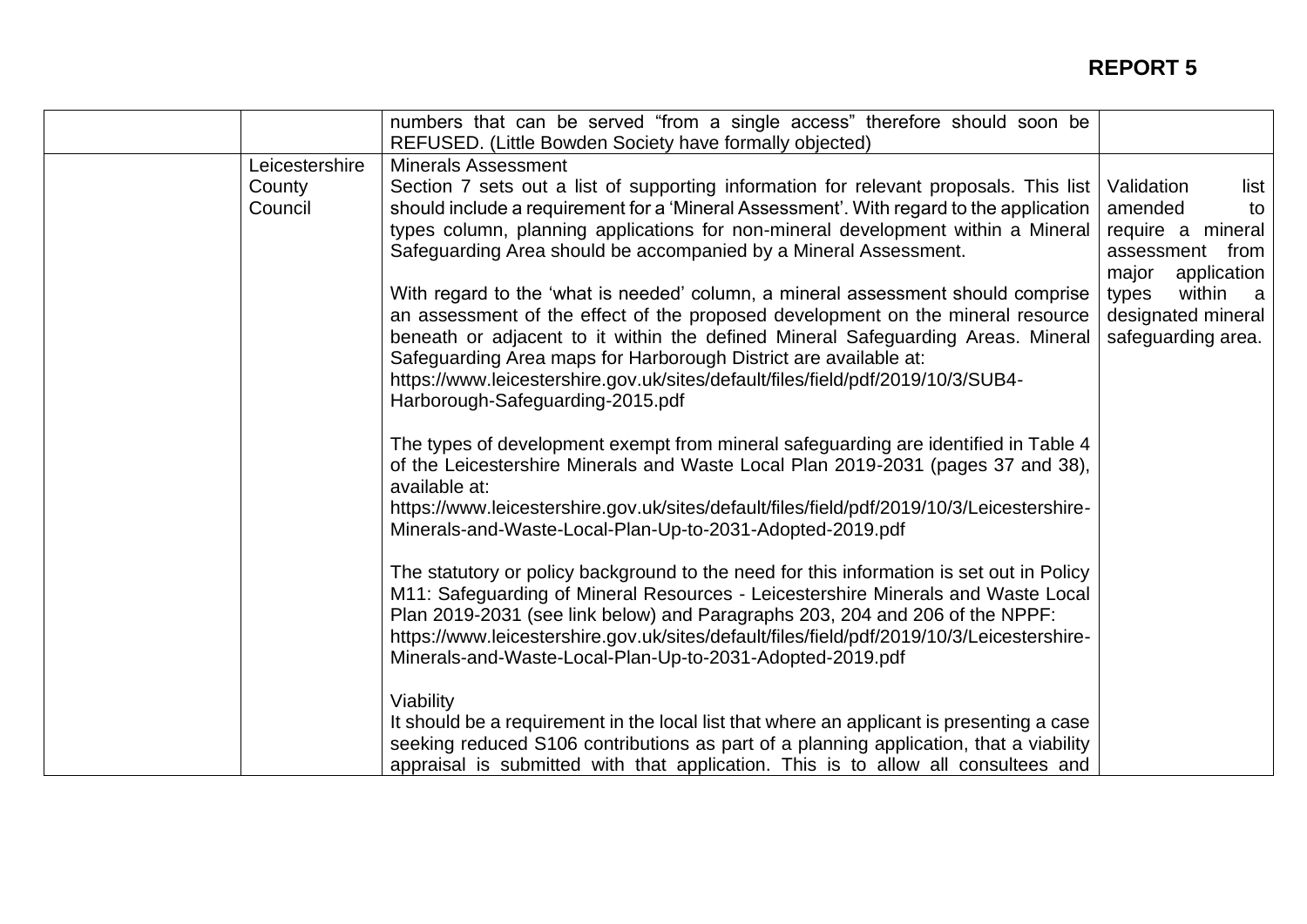|                            | members of the public to openly review and scrutinise the claims being made by an<br>applicant.                                                                                                                                                                                                                                                                                                                                                                                                                                                                                                                                                                                                                                                                                                                                                                                                                                                                                                                                                                                                                                                                                                                                                                                                                                                                                                                                                                                                                                                                 |                                                                                                                                                                                                                                                                                                                                                                               |
|----------------------------|-----------------------------------------------------------------------------------------------------------------------------------------------------------------------------------------------------------------------------------------------------------------------------------------------------------------------------------------------------------------------------------------------------------------------------------------------------------------------------------------------------------------------------------------------------------------------------------------------------------------------------------------------------------------------------------------------------------------------------------------------------------------------------------------------------------------------------------------------------------------------------------------------------------------------------------------------------------------------------------------------------------------------------------------------------------------------------------------------------------------------------------------------------------------------------------------------------------------------------------------------------------------------------------------------------------------------------------------------------------------------------------------------------------------------------------------------------------------------------------------------------------------------------------------------------------------|-------------------------------------------------------------------------------------------------------------------------------------------------------------------------------------------------------------------------------------------------------------------------------------------------------------------------------------------------------------------------------|
|                            | The statutory and policy background for this is set out in Paragraph 57 of the NPPF<br>and paragraphs 020 and 021 of the Viability sections of the Planning Practice<br>Guidance.                                                                                                                                                                                                                                                                                                                                                                                                                                                                                                                                                                                                                                                                                                                                                                                                                                                                                                                                                                                                                                                                                                                                                                                                                                                                                                                                                                               |                                                                                                                                                                                                                                                                                                                                                                               |
| <b>Historic</b><br>England | In Section 7 where archaeological assessment is referred to, we would recommend,<br>for completeness, that you consider including an advisory footnote setting out that any<br>works to a Scheduled Monument would require separate Scheduled Monument<br>Consent.                                                                                                                                                                                                                                                                                                                                                                                                                                                                                                                                                                                                                                                                                                                                                                                                                                                                                                                                                                                                                                                                                                                                                                                                                                                                                              | An advisory note is<br>added<br>as<br>suggested<br>by<br>Historic England.                                                                                                                                                                                                                                                                                                    |
| <b>Boyer</b><br>Planning   | We agree with the supporting information required in this section, however there are<br>other fundamental assessments and statements required to support most major<br>applications. We would suggest the following information is inserted in this section of<br>the local validation requirements list to ensure planning applications can be<br>determined effectively with the relevant information:<br>2.8 Planning Statement – these should be required for applications for 10 or more<br>dwellings, or 0.5 hectares if is not known how many dwellings are proposed,<br>applications for a building or buildings where the floor space to be created by the<br>development is 1,000 square metres and application on a site having an area of 1<br>hectare or more.<br>The planning statement should:<br>Include a full explanation of the proposal including any relevant background or site<br>history.<br>Identify the context and need for the proposed development including justifications for<br>proposed change of use where appropriate.<br>Include an overview of how the proposal accords with the Local Plan, SPD's and the<br>NPPF.<br>The statement should also include any regeneration and economic benefits from the<br>proposed development, including details of any new jobs that might be created or<br>supported and any community benefits that will result from the development.<br>2.9 Noise Impact Assessment – This should accompany applications where noise<br>nuisance on residential amenity may be a consideration i.e. | The agreement is<br>noted. A planning<br>statement routinely<br>for all applications<br>> 10 units is<br>onerous.<br>noise<br>impact<br>A<br>assessment<br>and<br>separate<br>lighting<br>assessment<br>requirement<br>for<br>relevant proposals<br>is added at section<br>7.<br>Statement of<br>A<br>Community<br>Involvement is a<br>separate statutory<br>document adopted |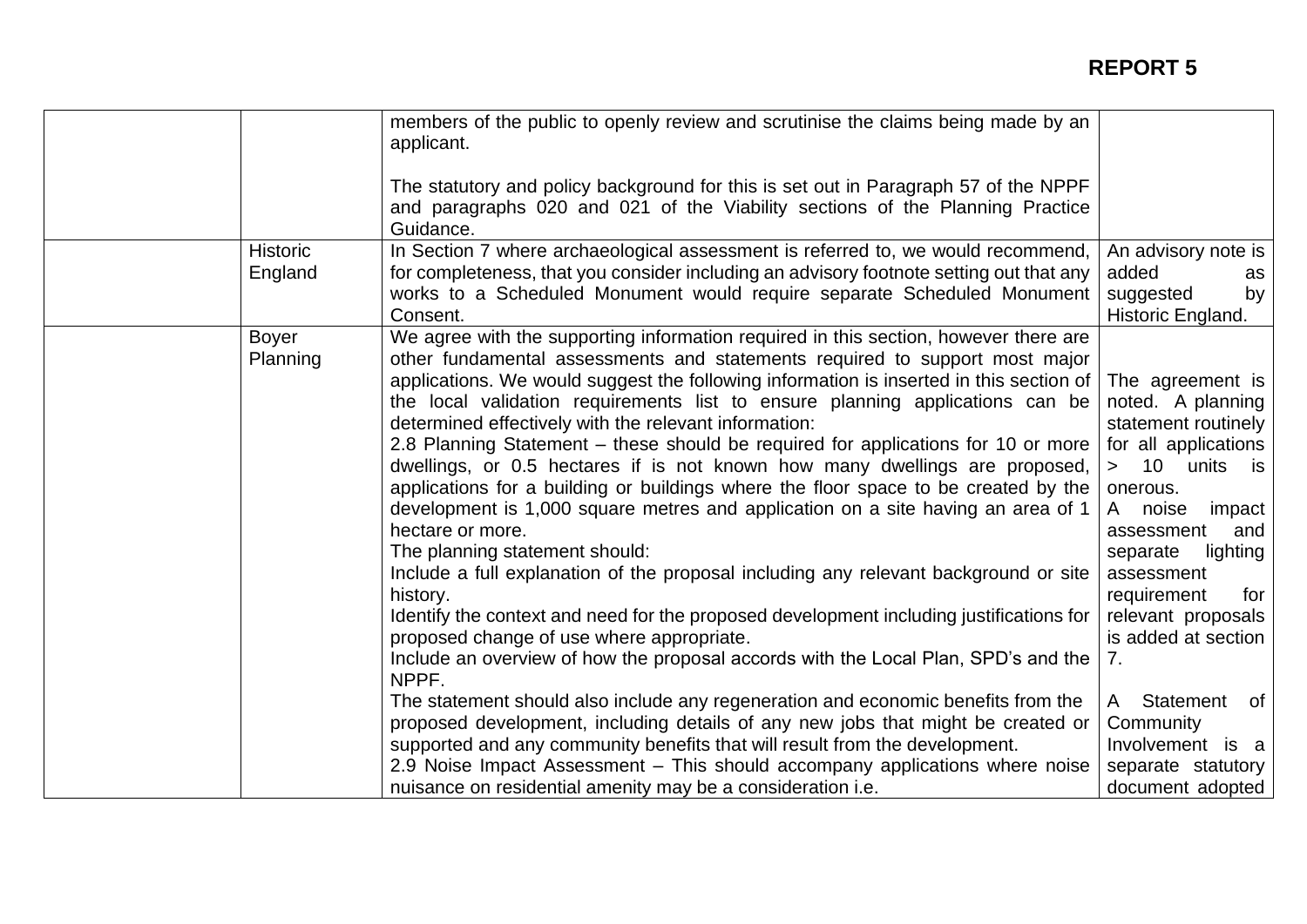|                       | • Where it is proposed to introduce residential development to a noisy environment<br>• Where it is proposed to introduce noisy uses/processes which are likely to impact on<br>existing residential development<br>2.10 Lighting assessment – This is applicable to applications where proposals<br>incorporate external flood lighting. The assessment should include a layout plan with<br>beam orientation and lighting spill.<br>2.11 Statement of Community Involvement - This should accompany all major<br>applications, major change of use applications or listed building applications. The<br>statement should include details of any consultations with the Local Planning Authority<br>and wider community/statutory consultees undertaken prior to submission.                                                                                                                                                                                                                                                                                                                                                | by<br>the<br>Local<br>Planning Authority.<br>different<br>A<br>statement does not<br>adding<br>need<br>as<br>part<br>0f<br>the  <br>Validation<br>List  <br>because<br>applications<br>are<br>subject to statutory<br>publicity<br>any<br>in.<br>event. |
|-----------------------|------------------------------------------------------------------------------------------------------------------------------------------------------------------------------------------------------------------------------------------------------------------------------------------------------------------------------------------------------------------------------------------------------------------------------------------------------------------------------------------------------------------------------------------------------------------------------------------------------------------------------------------------------------------------------------------------------------------------------------------------------------------------------------------------------------------------------------------------------------------------------------------------------------------------------------------------------------------------------------------------------------------------------------------------------------------------------------------------------------------------------|---------------------------------------------------------------------------------------------------------------------------------------------------------------------------------------------------------------------------------------------------------|
| Environment<br>Agency | We are pleased to see that the instances where a flood risk assessment (FRA) will be<br>required has been listed. We agree that the FRA should be appropriate to the scale,<br>nature and location of the development. Nonetheless the FRA will specifically need<br>to be compliant with the NPPF and its PPG. Consideration should be given to including<br>in this section a link to the relevant pages of the .gov.uk website to assist Applicants<br>in the production of their FRA: Flood Risk Assessments if you're applying for planning<br>permission.<br>Lastly regarding flood risk, we would point out that it is the role of the Local Planning<br>Authority to ensure that the (flooding) Sequential Test is carried out on sites where<br>applicable.<br>As a more general comment we would advise that, certainly for Major applications,<br>serious consideration be given to requiring a 'biodiversity net gain' (BNG) component<br>of the planning application submission; the reason for this being that the Environment<br>Bill, once passed through Parliament, will make BNG a mandatory requirement. | A link has<br>been<br>included<br>the<br>in.<br><b>Validation List.</b><br><b>Biodiversity</b><br><b>Net</b><br>Gain<br>is<br>not<br>included as<br>it is<br>subject<br>to<br>parliamentary<br>approval and Local<br>Plan revision.                     |
| Highways<br>England   | We understand that the Development Management Local Validation List sets out the<br>information required to be provided alongside applications for planning consent<br>submitted to the Council. Based on this, all major developments would be required to                                                                                                                                                                                                                                                                                                                                                                                                                                                                                                                                                                                                                                                                                                                                                                                                                                                                  | Noted. Text added<br>to Validation List to<br>clarify this.                                                                                                                                                                                             |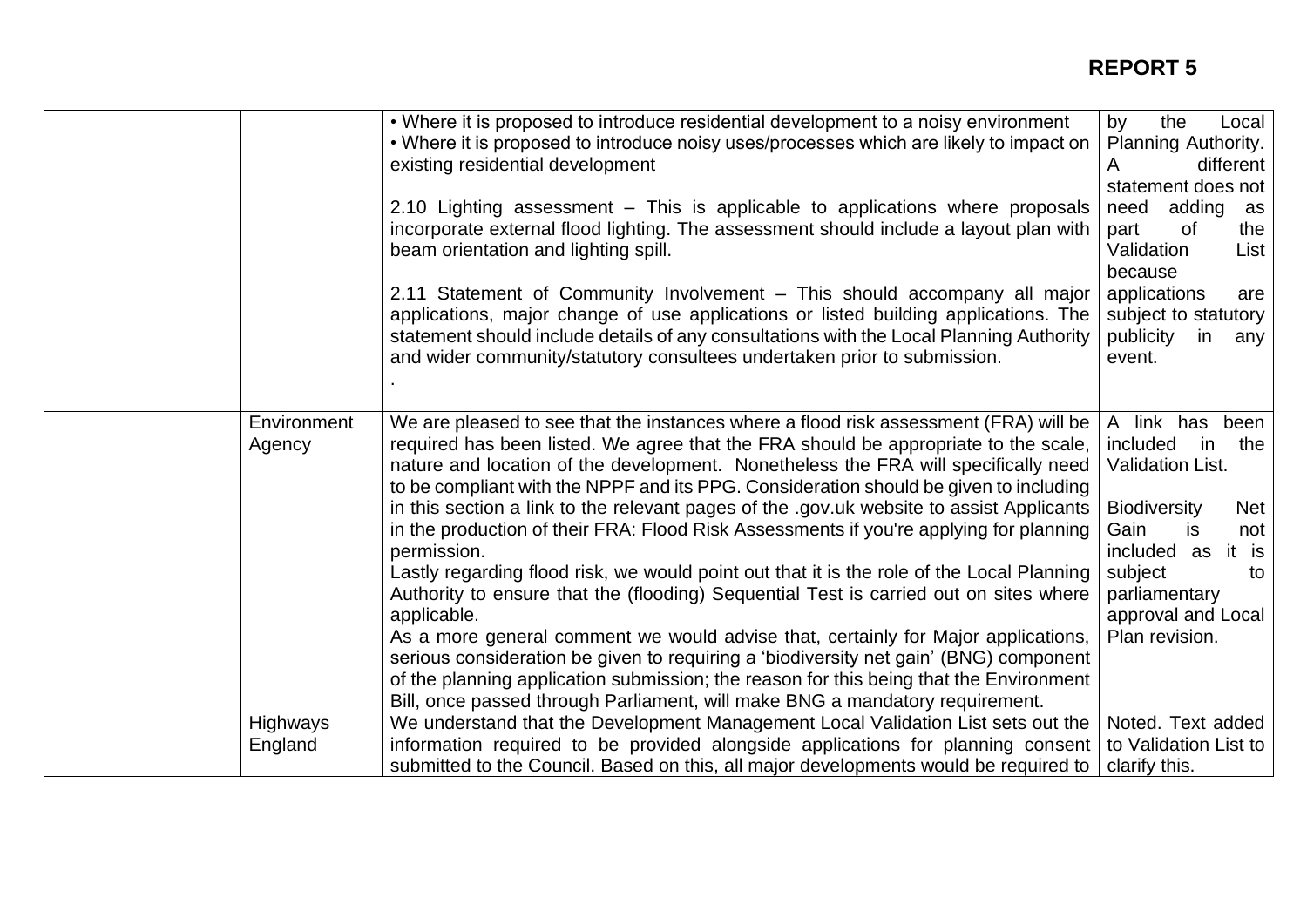| submit a Transport Statement or Transport Assessment (TA) and Travel Plan which           |                      |
|-------------------------------------------------------------------------------------------|----------------------|
| are required to be in line with the Leicestershire Highways Design Guide.                 |                      |
| It is noted that Highways England would require all developments with the potential to    |                      |
| impact on the SRN, including allocated sites, to be subject to a TA to be prepared as     |                      |
| part of the development management process, for their impacts to be appropriately         |                      |
| assessed. These should be carried out and reported as described in the Department         |                      |
| for Transport (DfT) Guidance on Transport Assessment and Circular 02/2013: The            |                      |
| Strategic Road Network and the Delivery of Sustainable Development. It is noted that      |                      |
| the Guidance on Transport Assessment has been archived, however still provides a          |                      |
| good practice guide                                                                       |                      |
| The British Horse Society is the UKs largest equestrian Charity, with over 116,000        | Noted Text added     |
| members representing the UKs 3 million horse riders. Nationally equestrians have just     | that a Transport     |
| 22% of the rights of way network and are increasingly forced to use busy roads to         | Assessment           |
| access them.                                                                              | should<br>include    |
| Development Management Local Validation List                                              | consideration<br>of  |
| 7. Supporting documents - please include Public Rights of Way in the Transport            | equestrian access.   |
| assessment and note that equestrian access should be included in planning                 | This shall include   |
| considerations.                                                                           | public rights of way |
| Since 2010, the British Horse Society has received reports of over 4,774 road incidents   | including            |
| involving horses, 1080 horses have been injured, 395 horses have died, 44 humans          | bridleways<br>if     |
| have lost their lives and 1220 have been injured; protecting, improving and extending     | impacted.            |
| safe off-road provision will help to prevent these numbers from increasing in the future. |                      |
| Horse riding is included in the Active Travel definition. Jesse Norman MP,                |                      |
| Parliamentary Under Secretary of State for Transport in a House of Commons debate         |                      |
| on Road Safety, 5 November 2018 (1) stated: We should be clear that the cycling and       |                      |
| walking strategy may have that name but is absolutely targeted at vulnerable road         |                      |
|                                                                                           |                      |
| users, including horse-riders. Horse riders are vulnerable road users there is no doubt   |                      |
| about that, and there never has been and they have been included in the work we are       |                      |
| doing.                                                                                    |                      |
| New development plans provide opportunities to improve and extend the bridleway           |                      |
| and byway network for the shared enjoyment of equestrians, cyclists and pedestrians.      |                      |
| The pandemic has demonstrated how vital it is to provide shared routes. Safe surfaces     |                      |